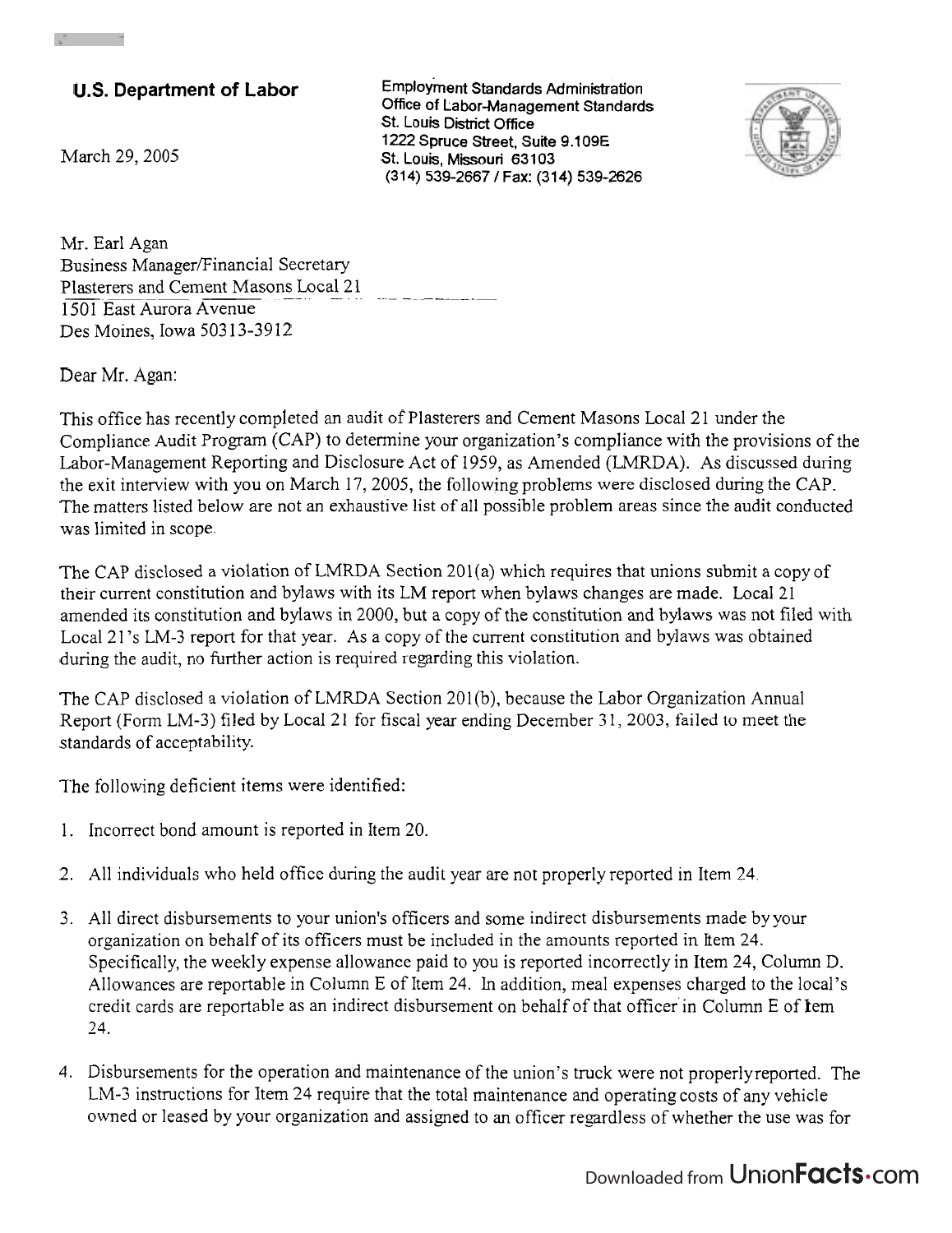official business or for the personal benefit of the officer must be reported in Column E of Item 24 (AlIowances and Other disbursements).

5. Monthly loan payments being made for the union's vehicle is incorrectlyreported in Item 53 on the LM-3. Disbursements for repayment of loans obtained are properly reported in Item 54.<br>amended J.M.3 report for fiscal year ending December 31, 2003, correcting these above.

An amended LM-3 report for fiscal year ending December 31, 2003, correcting these above deficiencies should be filed with our St. Louis District Office by April 29, 2005.

The audit also revealed a violation of LMRDA Section 502 (Bonding), which requires that the union's officers and employees be bonded for no less than 10 percent of the total hnds handled by those individuals or their predecessors during the preceding fiscal year. Local 21's officers and employees are currently bonded for \$25,000, but they must be bonded for at least \$26,000. The union should obtain adequate bonding coverage for its oficers and employees immediately. Please provide proof of bonding coverage to this office as soon as adequate coverage has been obtained.  $\sim$  *(learner*) 3/30)

Title I1 of the LMRDA establishes certain reporting and record keeping requirements. Section 206 requires, among other things, that adequate records be maintained for at least five years by which each receipt and disbursement of funds, as well as all account balances, can be verified, explained, and clarified. As a general rule, all records used or received in the course of union business must be retained. This includes, in the case of disbursements, not only the retention of original bills, invoices, receipts, and vouchers, but also adequate additional documentation, if necessary, showing the nature of the union business requiring the disbursement, the goods or services received, and the identity of the recipients of the goods or services.

The following record keeping deficiencies were revealed during the audit of Local 2 1 's 2003 records:

- Payroll timesheets being submitted by Office Secretary Paula Agan did not always adequately describe the specific days and hours being worked.
- Dues check-off lists were not being maintained by the local.

**College** 

- Meal ticket receipts did not adequately identify the individuals who incurred the meal expense or the general union business purpose for the expense.
- The local's receipt records failed to adequatelybreakdown or identify the date, purpose, amount, and payee of monies being received from miscellaneous sources.

As you agreed to make changes to your record keeping system to resolve these deficiencies, no further action is contemplated.

During the audit, I also advised you that authorization of the hourly salary amount paid to Paula Agan could not be found in the union records. I suggest that Local 21 take steps to record the authorized salary amount by discussing them at a future meeting and recording them in meeting minutes or some other